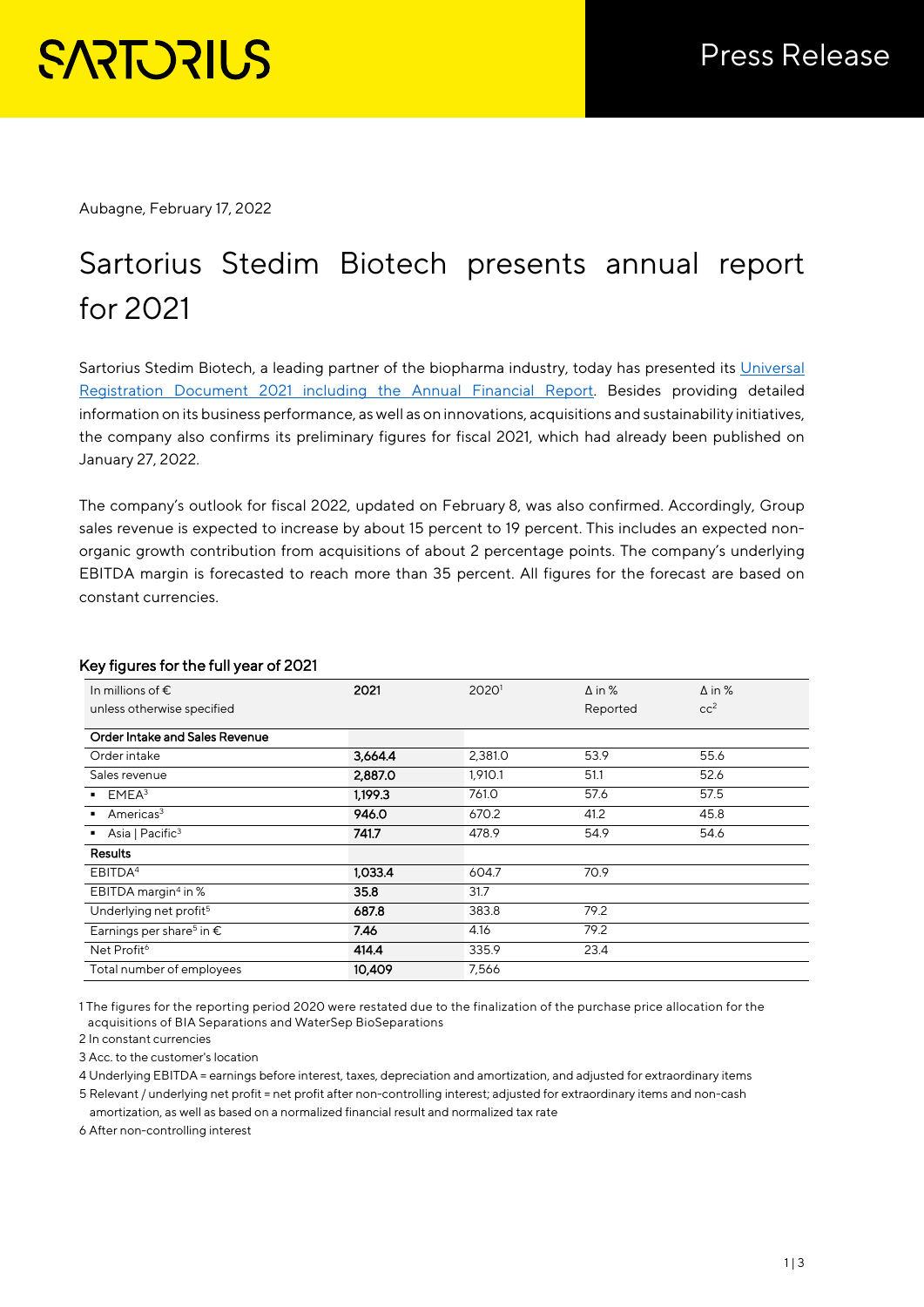| Reconciliation |  |
|----------------|--|
|                |  |

| In millions of $\epsilon$ ,                               | 2021     | 20201    |
|-----------------------------------------------------------|----------|----------|
| unless otherwise specified                                |          |          |
| EBIT (operating result)                                   | 865.4    | 471.7    |
| Extraordinary items                                       | 26.5     | 32.7     |
| Depreciation and amortization                             | 141.5    | 100.3    |
| <b>Underlying EBITDA</b>                                  | 1,033.4  | 604.7    |
| In millions of $\epsilon$ ,<br>unless otherwise specified | 2021     | 20201    |
| EBIT (operating result)                                   | 865.4    | 471.7    |
| Extraordinary items                                       | 26.5     | 32.7     |
| Amortization   IFRS 3                                     | 48.6     | 25.7     |
| Normalized financial result <sup>2</sup>                  | $-11.2$  | $-7.8$   |
| Normalized income tax (26%) <sup>3</sup>                  | $-241.6$ | $-135.8$ |
| Underlying net result                                     | 687.7    | 386.5    |
| Non-controlling interest                                  | O.1      | $-2.7$   |
| Underlying net result after non-controlling interest      | 687.8    | 383.8    |
| Underlying earnings per share (in $\epsilon$ )            | 7.46     | 4.16     |

1 The figures for the reporting period 2020 were restated due to the finalization of the purchase price allocation for the acquisitions of BIA Separations and WaterSep BioSeparations

2 Financial result excluding fair value adjustments of hedging instruments and currency effects relating to financing activities and change in valuation of earn-out liability

3 Normalized income tax based on the underlying profit before taxes and non-cash amortization

| in millions of $\epsilon$<br>unless otherwise specified | 2021    | 20201 |  |
|---------------------------------------------------------|---------|-------|--|
| Gross debt                                              | 625.5   | 587.1 |  |
| - Cash & cash equivalents                               | 223.6   | 59.8  |  |
| Net debt                                                | 401.9   | 527.3 |  |
| Underlying EBITDA (12 months)                           | 1,033.4 | 604.7 |  |
| + Pro forma EBITDA from acquisitions (12 months)        | 6.1     | 15.8  |  |
| Pro forma underlying EBITDA                             | 1,039.5 | 620.5 |  |
| Net debt to underlying EBITDA                           | 0.4     | 0.8   |  |

| in millions of $\epsilon$<br>unless otherwise specified | 2021    | 20201   |
|---------------------------------------------------------|---------|---------|
| Sales revenue                                           | 2,887.0 | 1.910.1 |
| Capital expenditures                                    | 324.0   | 159.2   |
| Capital expenditures as % of sales revenue              | 11.2    | 8.3     |

1 The figures for the reporting period 2020 were restated due to the finalization of the purchase price allocation for the acquisitions of BIA Separations and WaterSep BioSeparations